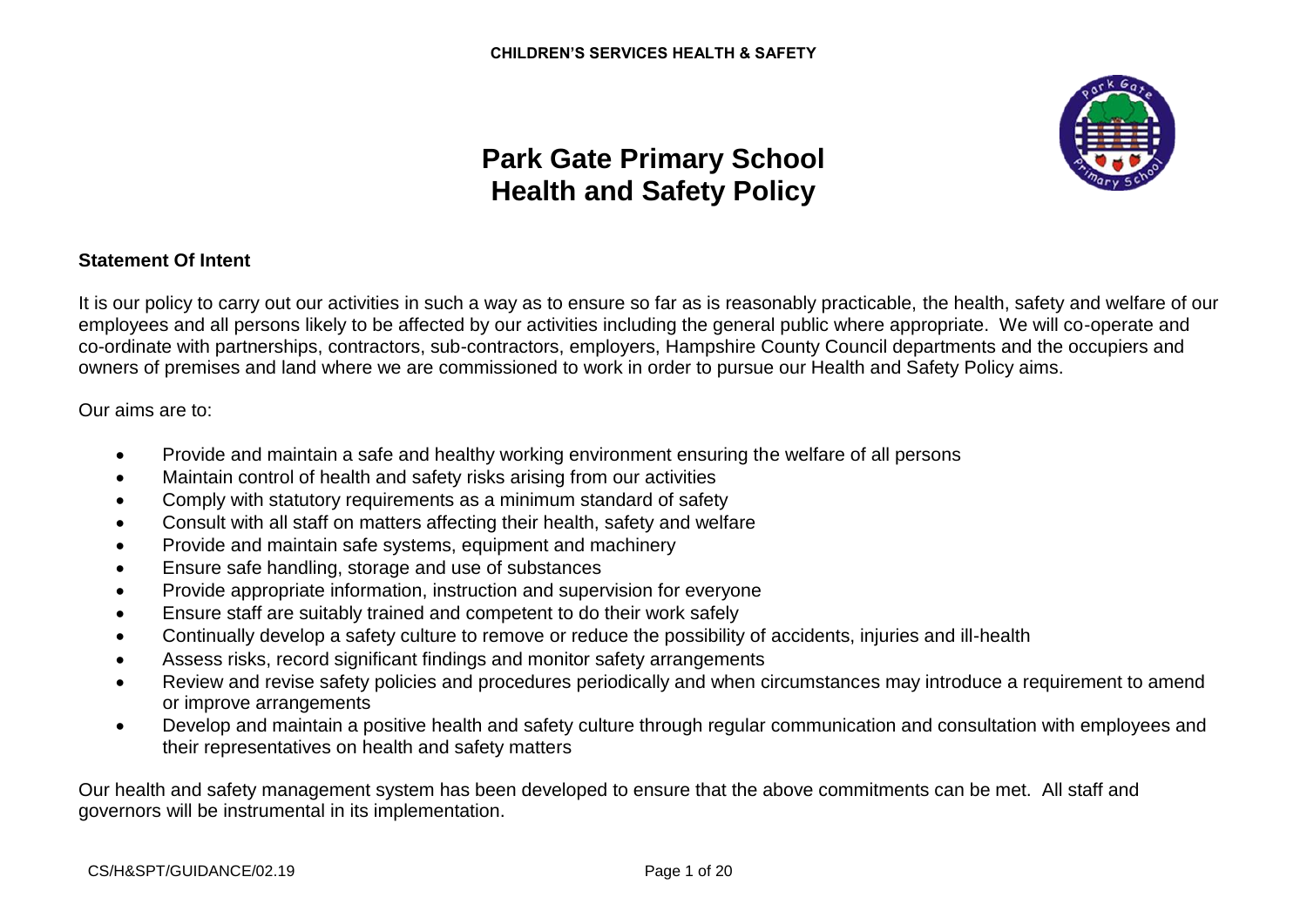### **Organisation**

# **Employer Responsibility**

The overall responsibility for health and safety at Park Gate Primary School is held by Hampshire County Council who will:

- Ensure that health and safety has a high profile
- Ensure adequate resources for health and safety are made available
- Consult and advise staff regarding health and safety requirements & arrangements
- Periodically monitor and review local health and safety arrangements

### **Responsible Manager**

The responsible manager for the premises is the headteacher who will act to:

- Develop a safety culture throughout the school
- Consult staff and provide information, training and instruction so that staff are able to perform their various tasks safely and effectively
- Assess and control risk on the premises as part of everyday management
- Ensure a safe and healthy environment and provide suitable welfare facilities
- Make operational decisions regarding health and safety
- Ensure periodic safety tours and inspections are carried out
- Ensure significant hazards are assessed and risks are managed to prevent harm
- Ensure staff are aware of their health and safety responsibilities
- Periodically update governing bodies/partnerships as appropriate
- Produce, monitor and periodically review all local safety policies and procedures

# **All Staff (including volunteers)**

All staff have a statutory obligation to co-operate with the requirements of this policy and to take care of their own health and safety and that of others affected by their activities by:

• Supporting the school health and safety arrangements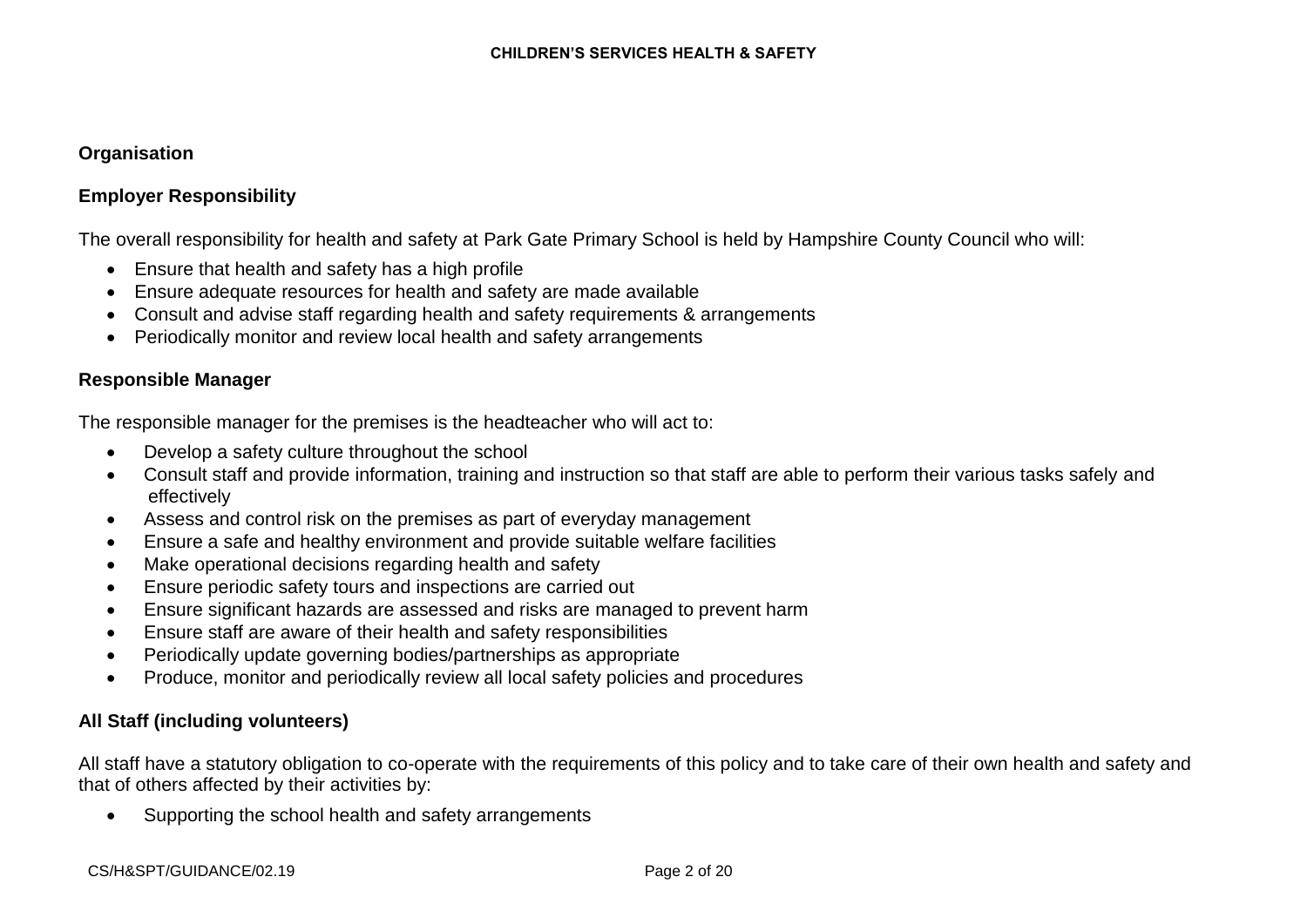- Ensuring their own work area remains safe at all times
- Not interfering with health and safety arrangements or misusing equipment
- Complying with all safety procedures, whether written or verbally advised, for their own protection and the protection of those who may be affected by their actions
- Reporting safety concerns to their staff representative or other appropriate person
- Reporting any incident that has led, or could have led to damage or injury
- Assisting in investigations due to accidents, dangerous occurrences or near-misses
- Not acting or omitting to act in any way that may cause harm or ill-health to others

### **Site Manager**

The site manager is responsible for undertaking a wide range of typical health and safety related duties on behalf of, and under the direction of the responsible manager. They are to work within the parameters of any provided training and in accordance with risk assessments and the on-site safe working practices. They are to work within their level of competence and seek appropriate guidance and direction from the headteacher and/or the Children's Services Health & Safety Team as required.

### **On-Site Health & Safety Officer**

The on-site health & safety officer to the school will manage, advise and co-ordinate local safety matters on behalf of, and under the direction of the responsible manager. The health & Safety officer is the Site Manager. They are to work within their level of competence and seek appropriate guidance and direction from the headteacher and/or the Children's Services Health & Safety Team as required.

### **All Staff**

The responsibility of applying local safety procedures on a day-to-day basis rests with the teachers and supervisors. Where any new process or operation is introduced in the area of their responsibility, they are to liaise appropriately so that the associated risks are assessed and any precautions deemed necessary are implemented. They are to ensure that all new members of staff under their control are instructed in their own individual responsibilities with regards to health and safety, and they will appropriately monitor those new staff. They are to make periodic inspections of their areas of responsibility, taking prompt remedial action where necessary to control risk.

#### **Safety Committee**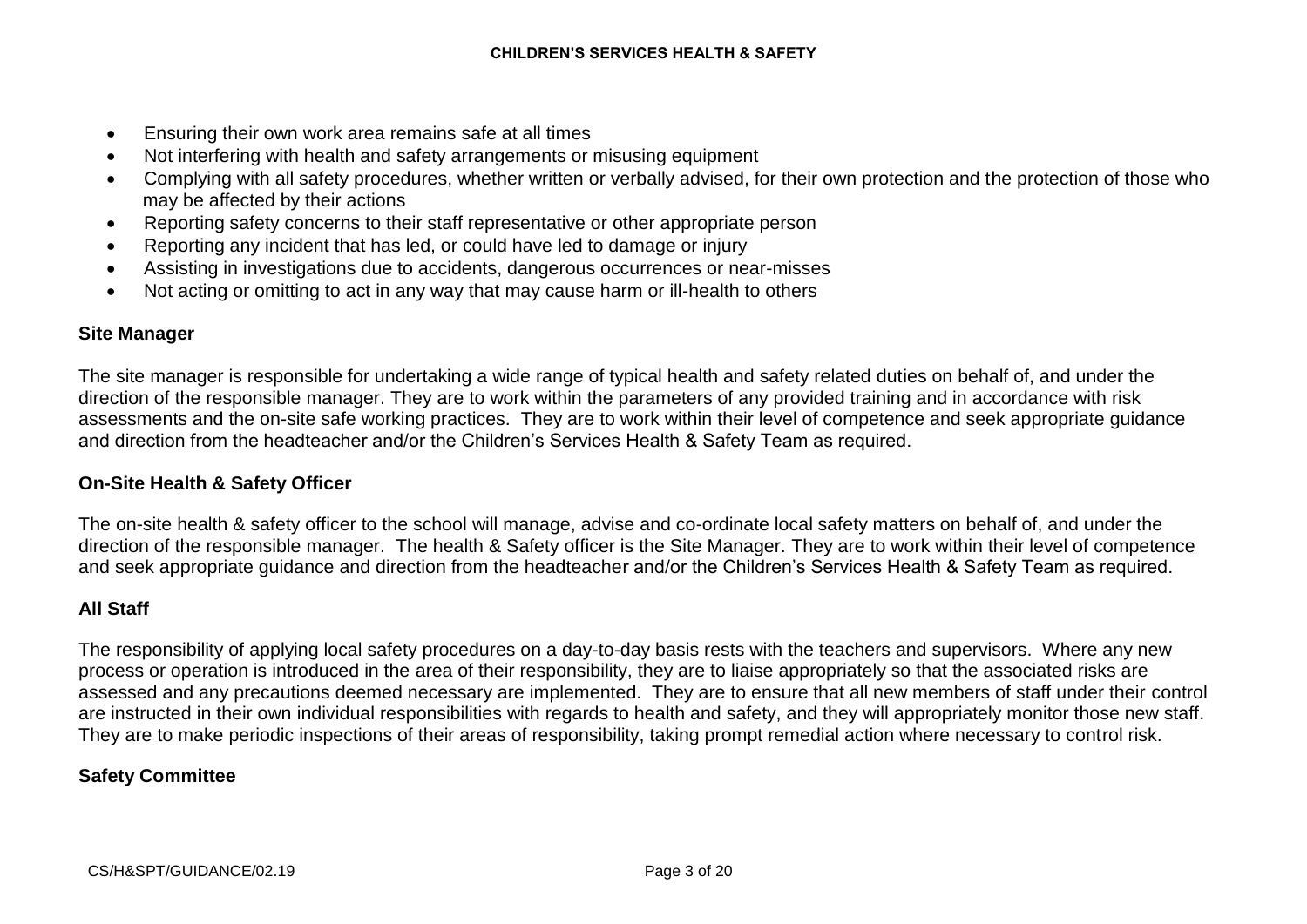The purpose of the safety committee is to assist in the assessment of safety related matters and provide appropriate support to the headteacher. The safety committee is to periodically meet to monitor and discuss on-site health and safety performance, and recommend any actions necessary should this performance appear or prove to be unsatisfactory. Safety committee staff will be kept informed of all changes in practices and procedures, new guidance, accidents, incidents and risk related matters.

The safety committee responsibilities are delegated to the Health and Safety Governor who reports back to the Governing Body at each meeting.

# **Fire Safety Co-ordinator**

The Site Manager is the fire safety co-ordinator who is the competent person for fire safety on the premises and acts on behalf of the Headteacher. They should attend the fire safety co-ordinator training course (IOSH fire risk assessment principles and practices) and refresh this training every three years. The fire safety co-ordinator is responsible for the local management and completion of day-to-day fire safety related duties and upkeep of the fire safety manual.

The fire safety co-ordinator is to work within their level of competence and seek appropriate guidance and direction from the headteacher and/or the Children's Services Health & Safety Team and the Property Services Fire Team as required.

#### **Facilities Management Trained Staff**

Children's Services Department require that every site have access to a facility management trained member of staff who is the competent person for the overall management of general premises facilities and acts on behalf of the responsible manager. They should attend the facilities management training course and refresh this training every six years. They are responsible for the local management and completion of day-to-day premises matters and duties. They should work within their level of competence and seek appropriate guidance and direction from the headteacher and/or the Children's Services Health & Safety Team as required.

#### **Health & Safety Representative**

The premises health and safety representative (whether a member of staff who is union appointed, or non-union and locally nominated) will represent the staff with regard to their health and safety at work. They are expected to promote a positive safety culture throughout the premises and carry out the health and safety duties appropriate to their role in accordance with current guidance and legislative requirements.

#### **Legionella Competent Person**

CS/H&SPT/GUIDANCE/02.19 Page 4 of 20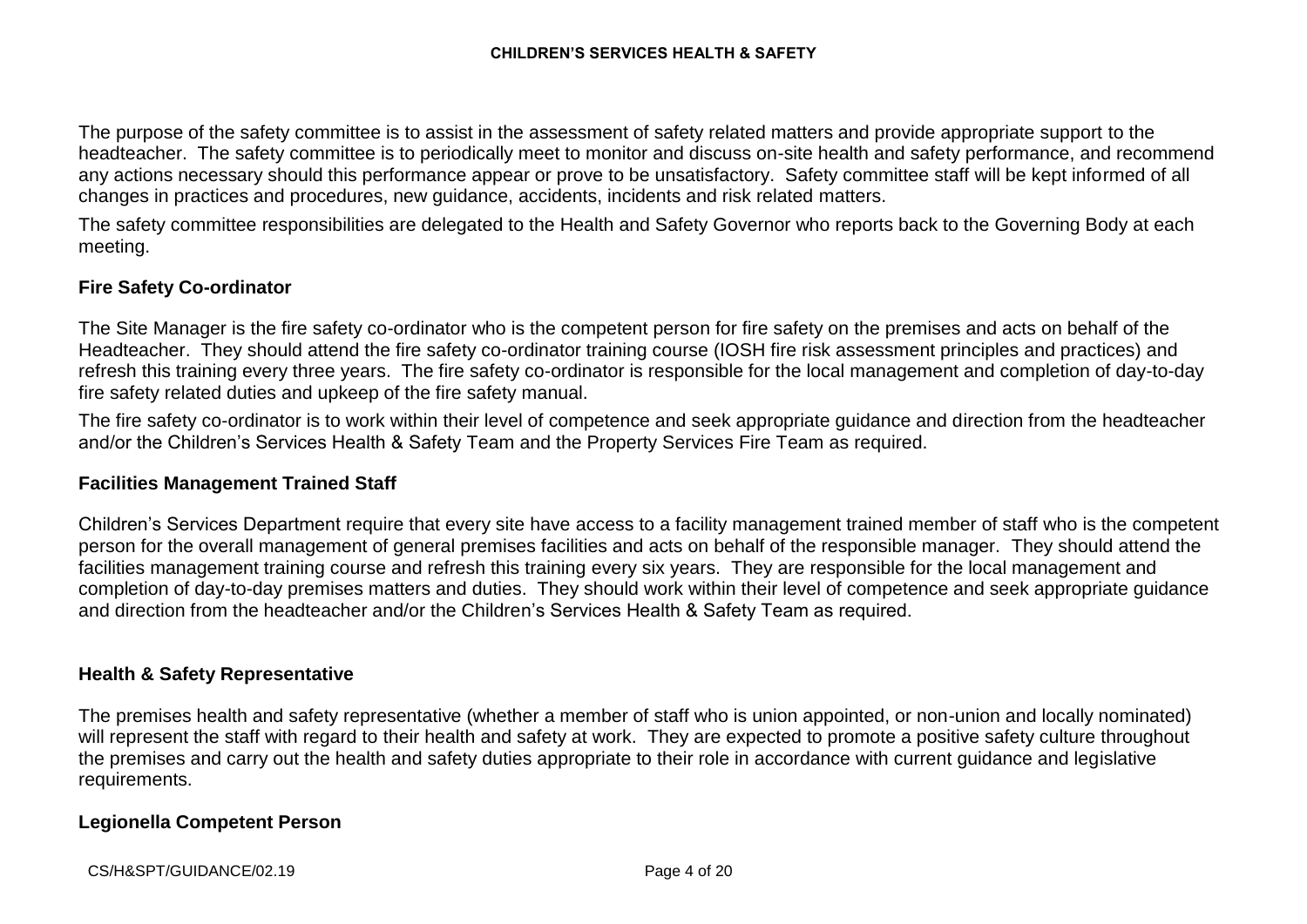The Site Manager is the nominated competent person for Legionella on the premises and acts on behalf of the headteacher to provide the necessary competence to enable Legionella to be managed safely. They will annually complete the Legionella e-learning course and all training records are to be retained.

The Legionella competent person will ensure that all periodic and exceptional recording, flushing, cleaning and general Legionella management tasks are correctly completed and recorded in accordance with departmental and corporate requirements. They will work within their level of competence and seek appropriate guidance and direction from the headteacher and/or Property Services as required.

#### **Asbestos Nominated Responsible Person**

The Site Manager is the nominated responsible person for asbestos on the premises and acts on behalf of the headteacher to provide the necessary competence to enable asbestos to be managed safely in accordance with the Corporate Procedure.

The asbestos competent person will ensure that all staff have a reasonable awareness of asbestos management and dangers. They will ensure that the appropriate staff are competent in the use of the asbestos register and that asbestos is managed in accordance with departmental and corporate requirements. They will advise the headteacher of any condition or situation relating to asbestos which may affect the safety of any premises users. They will work within their level of competence and seek appropriate guidance and direction from the headteacher and/or the Children's Services Health & Safety Team as required.

### **Accident Investigator**

The on-site trained accident investigator is the headteacher who will lead on all accident investigations in accordance with departmental and corporate procedures.

#### **Arrangements**

The following arrangements for health and safety have been developed in accordance with the Management of Health and Safety at Work Regulations 1999. These arrangements set out all the health and safety provisions for Park Gate Primary School and are to be used alongside other current school procedures & policies.

In carrying out their normal functions, it is the duty of all managers and staff to act and do everything possible to prevent injury and illhealth to others. This will be achieved in so far as is reasonably practicable, by the implementation of these arrangements and procedures.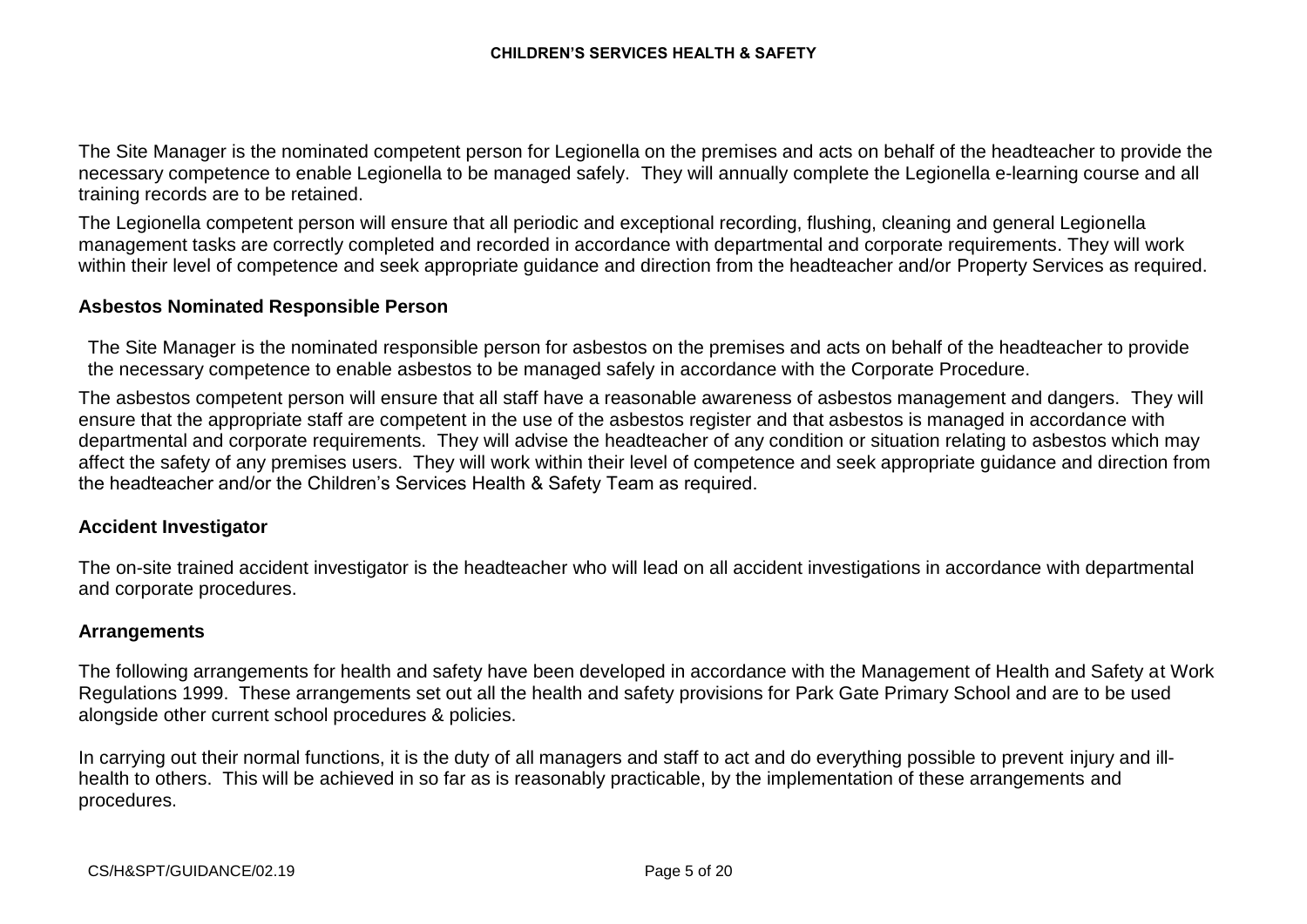### **Accident/Incident Reporting & Investigation**

The on-site management, reporting and investigation of accidents, incidents and near misses is carried out in accordance with the corporate procedure requirements.

Any accident, incident or injury involving staff, visitors, contractors, and the more serious accidents/incidents to children are to be reported and recorded on the HCC Accident/incident reporting system (on line).

A copy of the completed form is then automatically sent to Children's Services Health & Safety Team the person reporting the incident and the manager will receive a request to carry out an investigation via a link to record this on. The purpose and intended outcome of the investigation is to identify the immediate and underlying causes of the accident so as to be able to implement appropriate measures to prevent reoccurrence.

Minor accidents to pupils are to be recorded in the Accident File located in the Medical Room.

The more serious accidents that are notifiable to the Health & Safety Executive (HSE) will be reported by the Children's Services Health & Safety Team. An F2508 will then be completed and sent to the HSE. A copy of this form will be emailed to the school.

The headteacher will ensure that the governing body is appropriately informed of all incidents of a serious nature. All accident/incident reports will be monitored by the leadership team for trend analysis in order that repetitive causal factors may be identified to prevent reoccurrences.

Premises hirers and community/extended service/third party users must report all incidents related to unsafe premises or equipment to the school/premises staff, who will appropriately report and investigate each incident. Incidents related to the user's own organised activities are to be reported by them in line with their own reporting procedures.

#### **Asbestos Management**

Asbestos management on site is controlled by the Nominated Responsible Person. The asbestos register as issued by the Asbestos Team is located at the school office and is to be shown to all contractors who may need to carry out work on site. Contractors must sign the register as evidence of sighting prior to being permitted to commence any work on site.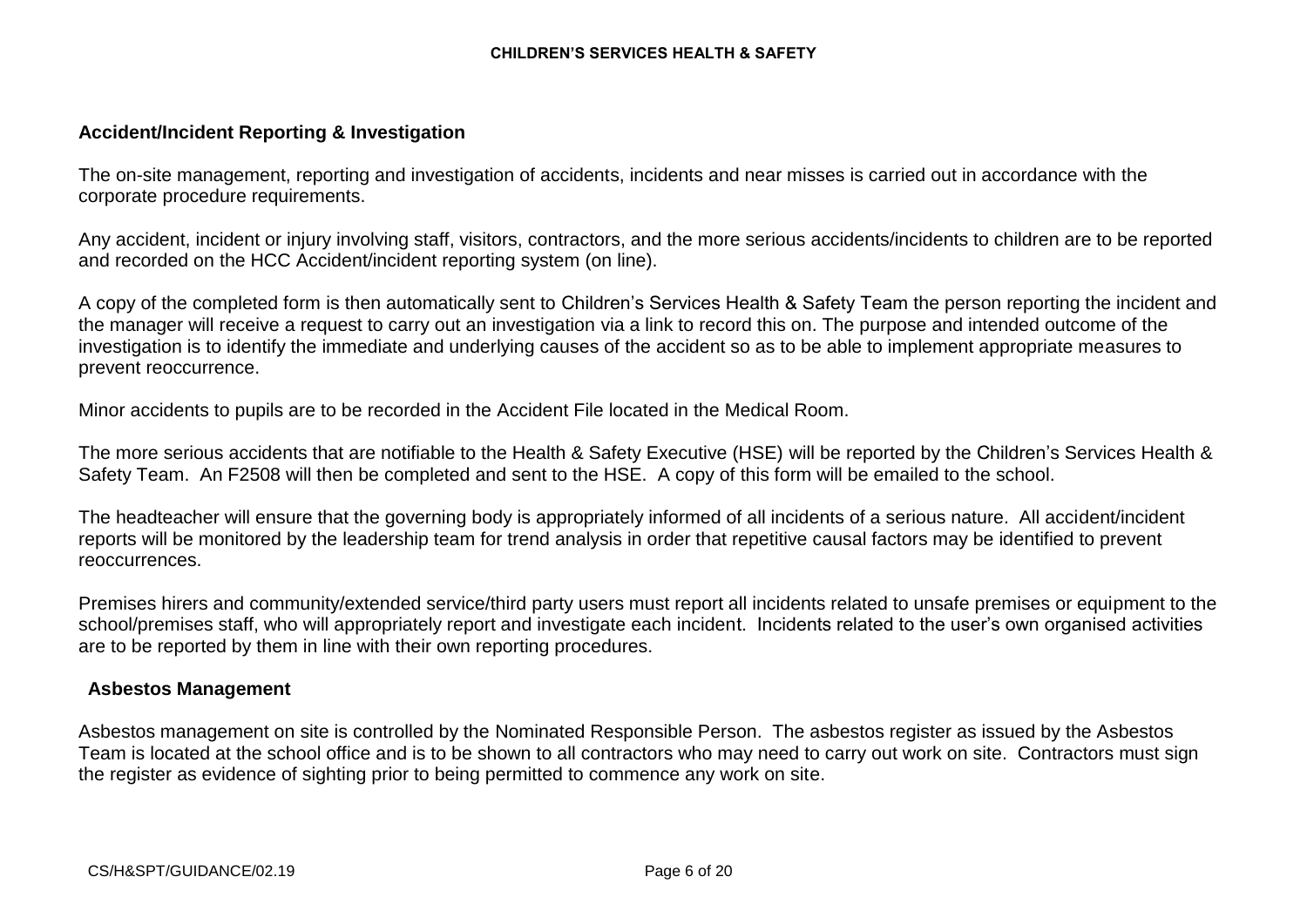The Responsible Manager and the Nominated Responsible Person must complete the asbestos checklist relevant to their role (one for each role) when they are appointed. Copies of these must be retained with the asbestos register.

They will also complete the Asbestos e-learning on an annual basis. The nominated person will additionally attend the Hampshire Scientific Services half day attendance course as a one off. As will any other school staff that are likely to carry out any invasive works.

Any changes to the premises' structure that may affect the asbestos register information will be notified to the Asbestos Team in order that the asbestos register may be updated accordingly.

Under no circumstances must contractors or staff drill or affix anything to walls that may disturb materials without first checking the register and/or obtaining approval from the nominated responsible person.

Any damage to any structure that possibly contains asbestos, which is known or identified during inspection, should be immediately reported to the headteacher and/or the asbestos nominated responsible person who will immediately act to cordon off the affected area and contact the Asbestos Team for guidance. Any contractor suspected to be carrying out any unauthorised work on the fabric of the building should be immediately stopped from working and immediately reported to the headteacher and/or asbestos competent person.

### **Community Users/Lettings/Extended Services**

The responsible manager/headteacher will ensure that:

- Third parties and other extended service users operate under hire agreements
- A risk assessment for the activity is completed
- The premises is safe for use and is always inspected prior to, and after each use
- Means of general access and egress are safe for use by all users
- All provided equipment is safe for use
- Fire escape routes and transit areas are safe and clear of hazards
- Hirers/users are formally made aware of fire safety procedures and equipment

# **Contractors on Site**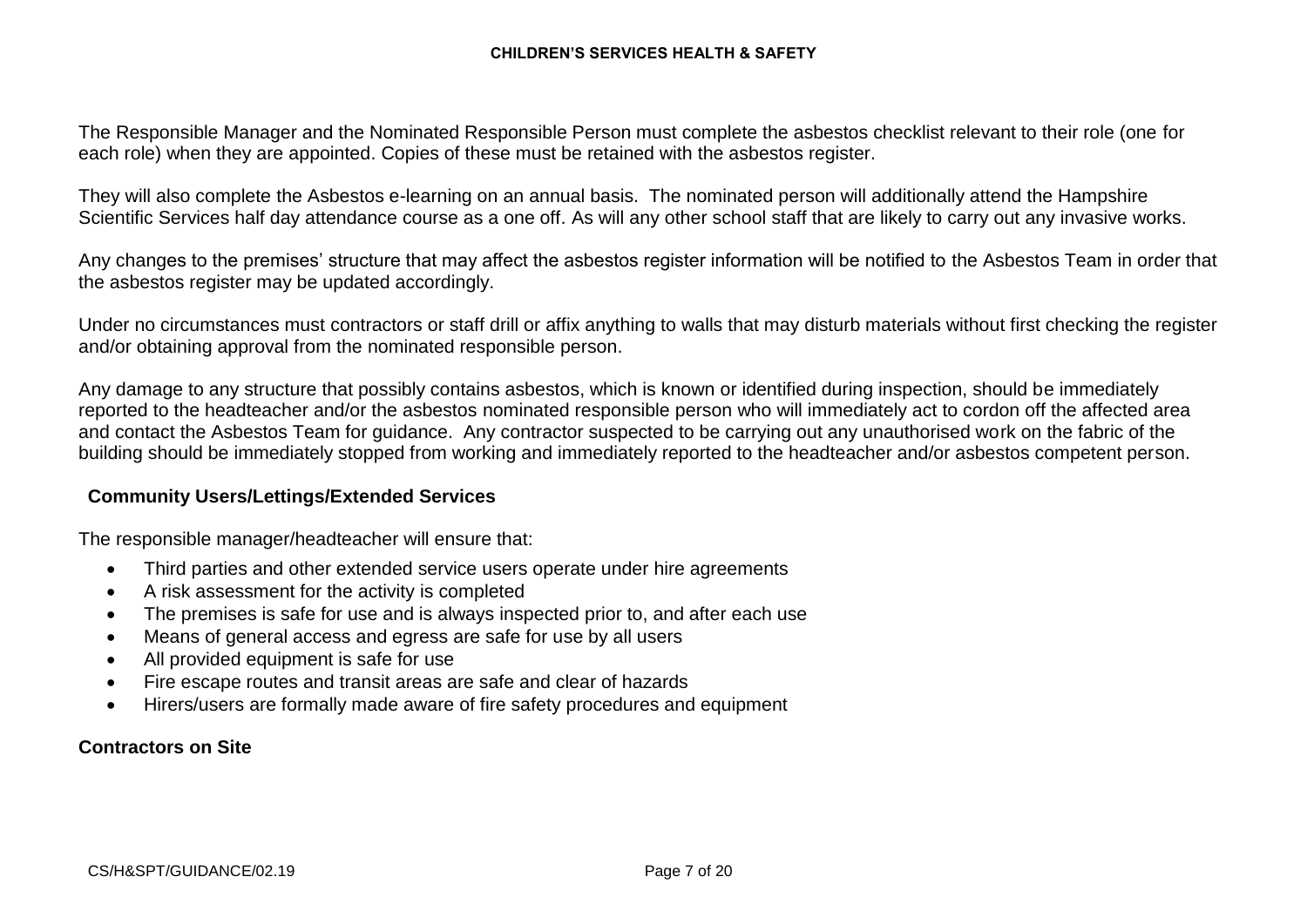It is recommended HCC minor works framework is always to be used for contractual work on the premises. Where the minor works frame work is not used appropriate safe selection of contractor's procedures are to be used to ascertain competence prior to engaging their services. The schools management surveyor should be contacted for further guidance.

All contractors must report to the school office where they will be asked to sign the visitors book and asbestos register. All contractors must be issued with the local written contractor induction brief that includes all relevant details of fire safety procedures & local safety arrangements.

School staff are responsible for monitoring work areas and providing appropriate supervision, moreso where the contractor's work may directly affect staff and pupils on the premises.

### **Curriculum Activities**

All safety management and risk assessments for curriculum based activities will be carried out under the control of the teachers using the appropriate codes of practice and safe working procedural guidance for Design & Technology, Science, Music, Physical Education & Sport, Art, Swimming and Drama as issued by CLEAPSS, HIAS and Hampshire County Council. Subject Leaders will be responsible for local risk management and ensuring that maintenance of equipment and premises in their areas of the curriculum are managed safely following the appropriate guidance.

### **Display Screen Equipment**

All users must complete the display screen equipment e-learning course every year without exception. All users must carry out periodic workstation assessments using the Corporate Workstation Assessment Form. Workstation assessments will be actioned as necessary by line managers and routinely reviewed at intervals not exceeding three years.

#### **Electrical Equipment**

The responsible manager/headteacher will ensure that:

- Only authorised and competent persons are permitted to install or repair equipment
- Where 13-amp sockets are in use, only one plug per socket is permitted
- Equipment is not to be used if found to be defective in any way
- Defective equipment is to be reported & immediately taken out of use until repaired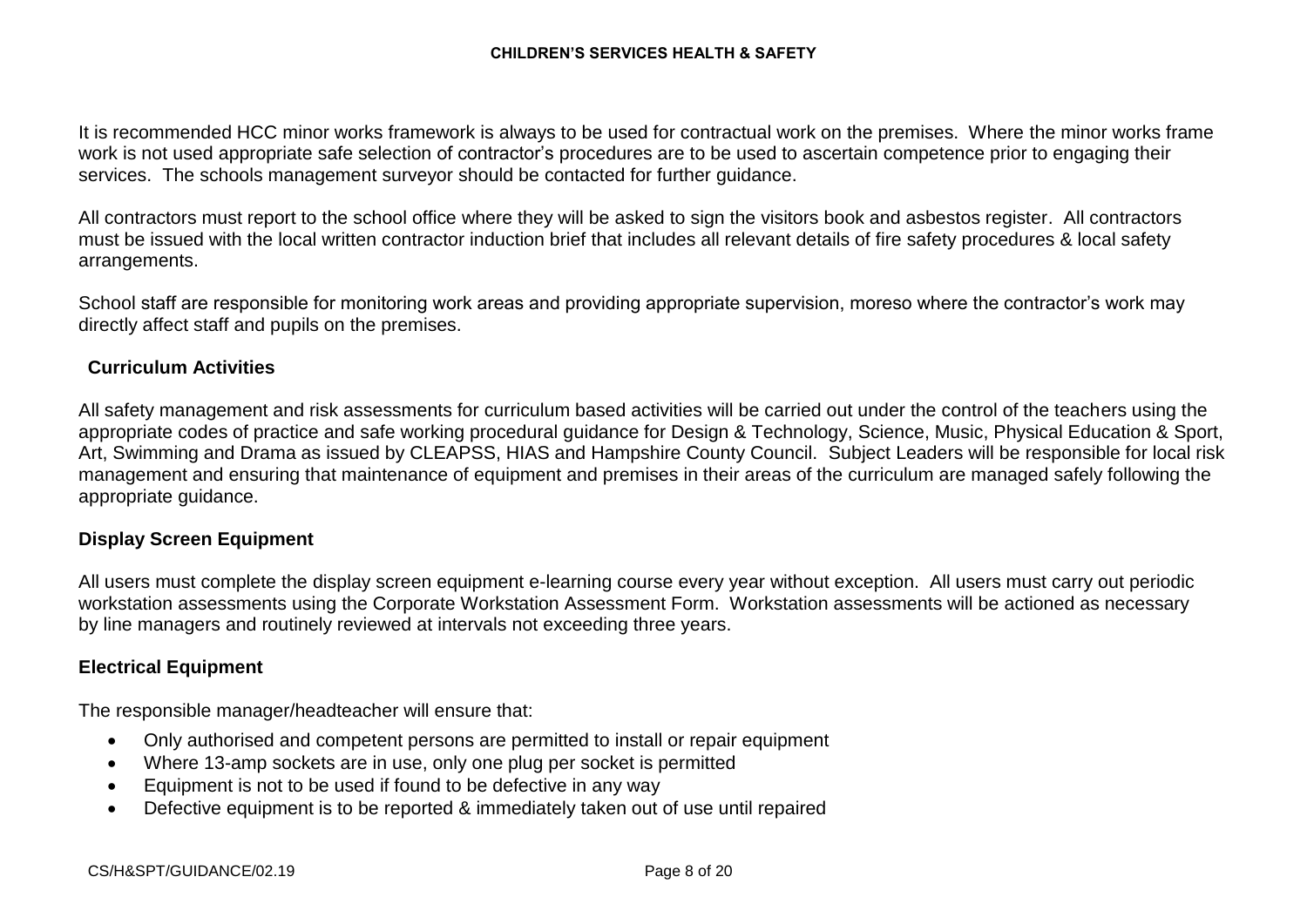- All portable electrical equipment will be inspected/tested annually.
- Equipment testing/inspection can only be carried out by a competent person.
- The competent person to be used is the Site Manager
- Private electrical equipment is not to be brought onto the premises or used unless its use is approved by management and it has been tested
- New equipment must be advised to the responsible manager/headteacher in order that it can be added to future PAT testing schedules

Any defective or suspected defective equipment, systems of work, fittings etc must be reported to the Site Manager and attended to as soon as possible.

# **Emergency Procedures**

General emergency evacuation for non-fire related emergencies is to be carried out in accordance with the school emergency evacuation plan. This plan will be in place as well as the fire evacuation plan.

All staff will receive a copy of the emergency evacuation plan at induction, and they will be periodically provided with updated information as the emergency evacuation plan is routinely reviewed and amendments are introduced.

Personal Emergency Evacuation Plans are to be completed, provided and reviewed for any vulnerable persons to be able to ensure safe, assisted evacuation in the event of an emergency incident.

# **Fire Safety**

Arrangements regarding fire safety are set out in the Fire Safety Manual. The fire safety co-ordinator is the competent person for fire safety on the premises and is the immediate point of contact for all fire safety related enquiries on site.

The responsible manager/headteacher will ensure through the fire safety co-ordinator that:

- All staff complete the mandatory fire safety induction e-learning course every year
- Fire safety procedures are readily available for all staff to read
- Fire safety information is provided to all staff at induction and periodically thereafter
- Fire safety notices are posted in the key areas of the building close to the fire points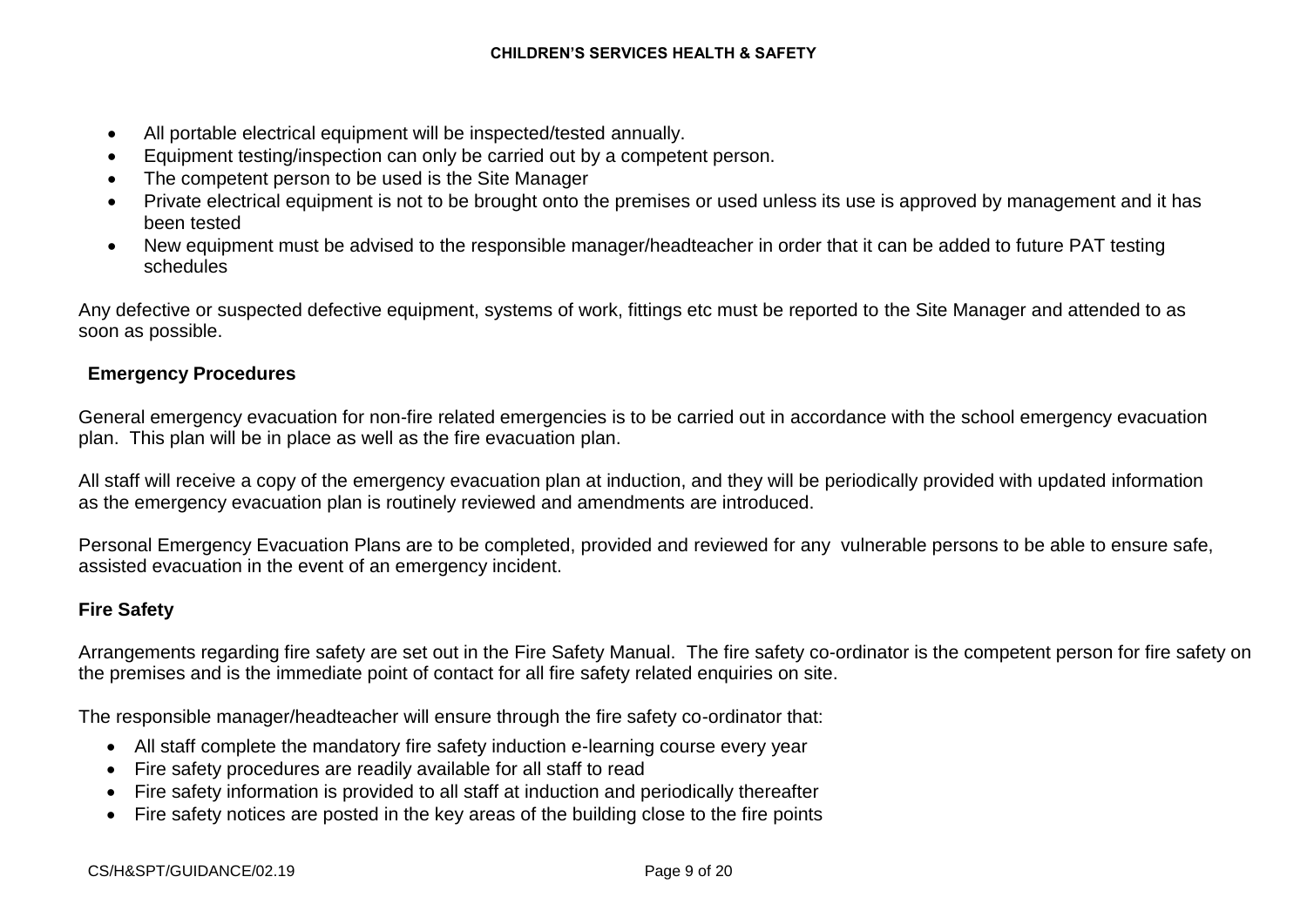- Evacuation routes and assembly points are clearly identified
- Staff are aware of their own responsibilities for knowing the location of fire points and fire exits. They should also know the location of the assembly point in the event of fire
- All staff are familiar with the flammable potential of materials and substances that they use and exercise maximum care in their use, especially with those marked *flammable*
- Fire evacuation procedures, fire safety training and fire alarm testing are carried out in accordance with corporate guidance and the premises fire safety manual
- The fire manual is reviewed annually by the fire safety co-ordinator and amended as required amendments are identified

# **First Aid**

Arrangements regarding first aid provision are set out in the First Aid Policy. The names and locations of the first aid trained staff on site are listed in the first aid policy and also clearly signposted around the school. See First Aid Policy for further details.

# **General Equipment**

All general equipment requiring statutory inspection and/or testing on site *(eg. boilers, hoists, PE equipment, climbing apparatus)* will be inspected by appropriate competent contractors as provided by the term contractor under Property Services arrangements, or as locally arranged.

Equipment is not to be used if found to be defective in any way. Defective equipment is to be reported and immediately taken out of use until repairs can be carried out.

# **Glazing**

Glass and glazing on site have been surveyed by Property Services and risk assessed by the school to ensure that there is suitable safety glass in the area which the glazing is located, this includes taking into account the activities undertaken and types of children at the school. The survey and assessment are kept electronically by the Site Manager and is reviewed and updated when there are changes to the premises.

# **Good Housekeeping**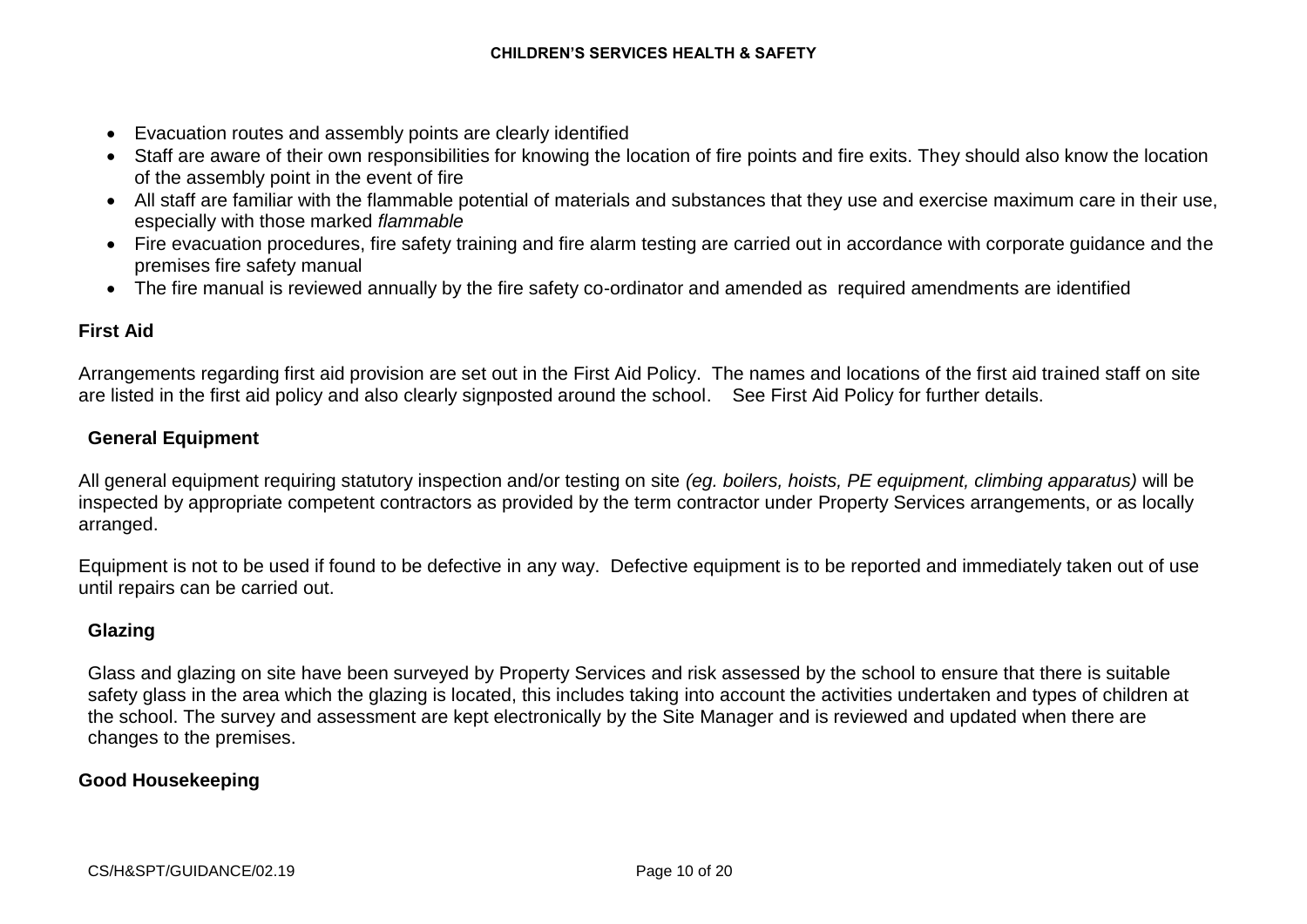Tidiness, cleanliness and efficiency are essential factors in the promotion of good health and safety. The following conditions are always to be adhered to:

- All corridors and passageways are kept free from obstruction
- Shelves in storerooms and cupboards are stacked neatly and not overloaded
- Floors are kept clean and dry, and free from slip and trip hazards
- Emergency exits, and fire doors are not obstructed in any way
- Supplies are stored safely in their correct locations
- Rubbish and litter are cleaned and removed at the end of each working day
- Poor housekeeping or hygiene conditions are immediately reported

### **Hazardous Substances**

Hazardous substances, materials, chemicals and cleaning liquids are not permitted to be used or brought into use on site unless material safety data sheets have been obtained and a documented COSHH assessment has been undertaken by the trained COSHH assessor, and the product has been approved for safe use on site by the headteacher. The premises COSHH assessor acting on behalf of the headteacher is the Site Manager.

When using a harmful substance, whether it is a material, cleaning fluid or chemical substance, staff must ensure that adequate precautions are taken to prevent ill-health in accordance with the COSHH assessment completed for that hazardous substance. Staff must never attempt to use a harmful substance unless adequately trained to do so, and then only when using the safe working practices and protective equipment identified in the COSHH assessment.

All hazardous substances are to be stored in the secure and signed storage when not in use which is the outside store cupboard. This is to remain locked at all times and the key is kept in the Site Manager's Cupboard.

### **Inspections and Monitoring**

Daily monitoring of the premises, through working routines and staff awareness, is expected to identify general safety concerns and issues which should be immediately recorded in the premises defect book and reported to the Site Manager.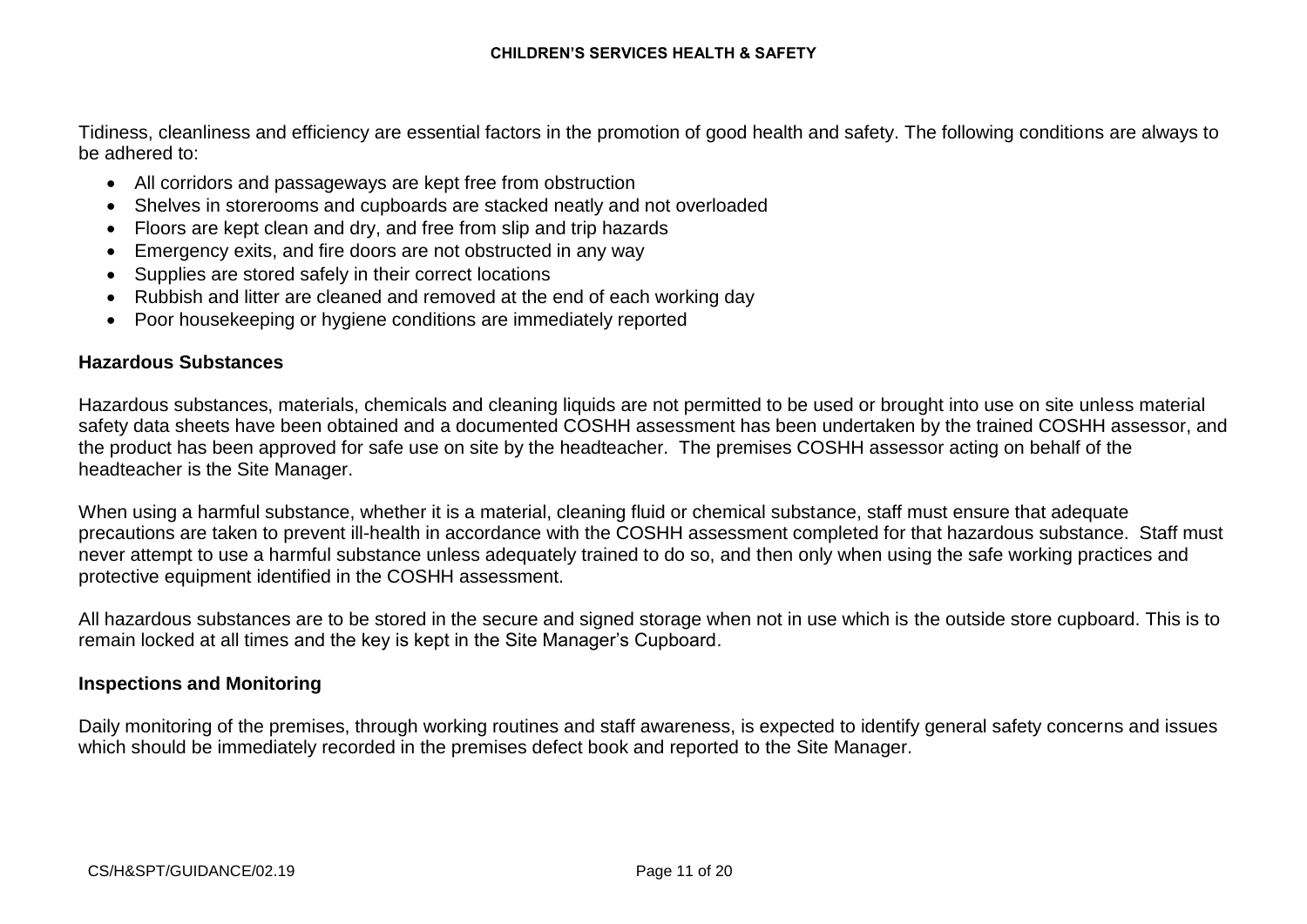Routine documented inspections of the premises will be carried out every month in accordance with the premises inspection schedule. Inspection findings are to be recorded on the locally adapted CSAF-005/CSAF-010(A/B/C) Premises Safety Inspection Checklist.

Defects identified during these routine documented inspections are to be immediately reported to the headteacher and recorded in the defect book. Any identified high level risks or safety management concerns are to be actioned by the Site Manager/Headteacher with support from the Hampshire Health and Safety Team (where required).

It is the schools responsibility that the termly H&S web monitoring form is completed by the Site Manager. This monitoring form will focus on different areas each term and is an integral part of the School and CSHST monitoring programmes.

#### **Kitchens**

The main kitchen area is only to be used by authorised staff in accordance with the identified safe working procedures. Authority and procedures for local management of the main kitchen is HC3S. Any persons not normally authorised but wishing to enter the kitchen area must gain approval prior to entry and must strictly adhere to the kitchen safe working practices.

Safe working procedures and authorised access for other kitchen areas and food preparation areas are monitored by the Site Manager.

#### **Legionella Management**

Legionella management on site is controlled by the Legionella competent person who will manage and undertake all procedures regarding Legionella in accordance with Hampshire County Council corporate procedure. Records of all related training will be retained for auditing purposes.

#### **Lone Working**

Lone working increases the risks to the individual and as such needs to be kept to a minimum (both in terms of the frequency of lone working and the time spent undertaking the activity). To further reduce the risks lone workers should not undertake hazardous tasks whilst working alone, e.g.:

- Working at Height
- Using hazardous equipment/tools (i.e. hedge trimmers)

When lone working is undertaken it must only take place: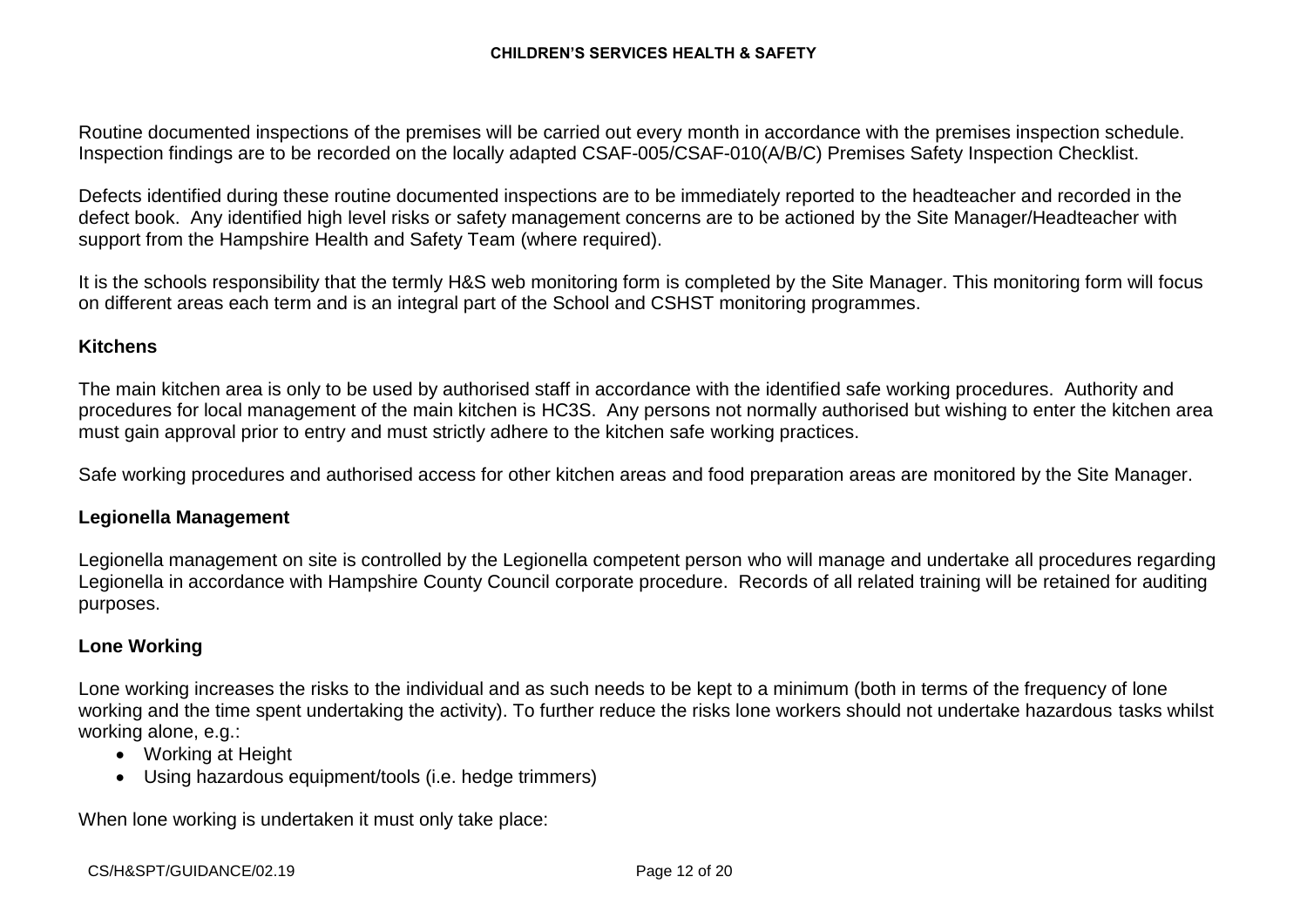- With the Headteacher's approval
- And be in accordance with the Corporate Lone Working Procedure where staff have been appropriately categorised and control measures have been identified and put into place.

All lone working is to be approved by the headteacher and is to be carried out in accordance with the premises lone working risk assessment and the local written procedures. Please refer to the school's lone working policy.

# **Moving and Handling**

All staff must complete the moving and handling e-learning course every year without exception. Staff are not permitted to regularly handle or move unreasonably heavy or awkward items, equipment or children unless they have attended specific moving and handling training and/or have been provided with mechanical aids in order to work safely.

Any significant moving and handling tasks are to be specifically risk assessed in order that training requirements and mechanical aids can be accurately determined to ensure that the task is carried out safely. The caretaker/site manager is expected to undertake regular physical work which would typically include significant moving and handling, so therefore they must attend a formal moving and handling course specific to the work requirements.

# **Off-site Activities**

Arrangements regarding off-site activities are managed in accordance with the Outdoor Education Service's procedures and guidance.

# **Provision of Information**

The responsible manager/headteacher will ensure that information systems are established so that staff are periodically provided with information regarding safety arrangements on the premises. These systems include staff meetings, staff emails/messages, the health and safety noticeboard and training. The Children's Services Health & Safety Team provide both general and specialist advice.

The *Health and Safety Law* poster is displayed on the Staff Room work area notice board.

### **Risk Assessment**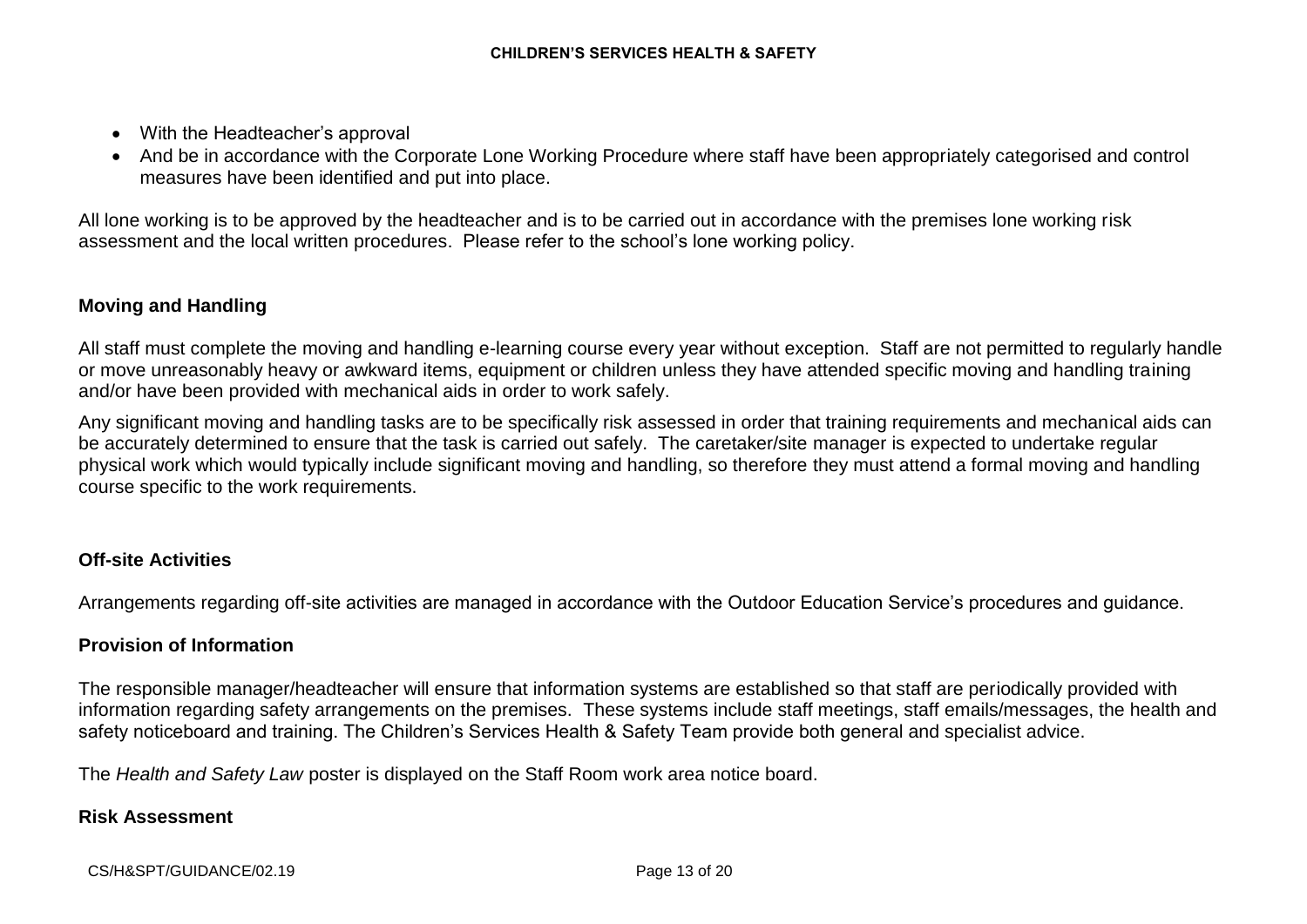General risk assessment management will be co-ordinated by the Site Manager in accordance with guidance contained in the Children's Services Risk Assessment Guidance Document.

Risk assessments must be undertaken for all areas where a significant risk is identified or a possibility of such risk exists.

The trained risk assessor on site who is the Site Manager will oversee the correct completion of risk assessments as appropriate. Risk assessments will be carried out by those staff with the appropriate knowledge and understanding in each area of work.

All risk assessments and associated control measures are to be approved and signed by the headteacher or their delegated member of staff prior to implementation.

Completed risk assessments are listed in the assessment register and will be reviewed periodically in accordance with each risk assessment's review date as listed for review in the premises bring-up diary system.

#### **Smoking**

For the purposes of this policy smoking includes e-cigarettes/vaporizers

Smoking is not permitted on the premises.

#### **Stress & Wellbeing**

Park Gate Primary School is committed to promoting high levels of health and wellbeing and recognises the importance of identifying & reducing workplace stressors.

Stress management through risk assessment and appropriate consultation with staff will be periodically reviewed and acted upon in accordance with the Health & Safety Executive's Stress Management Standards.

#### **Traffic Management**

Arrangements regarding on-site traffic safety are based on the findings from the traffic on site checklist and are set out in the Traffic Management Plan.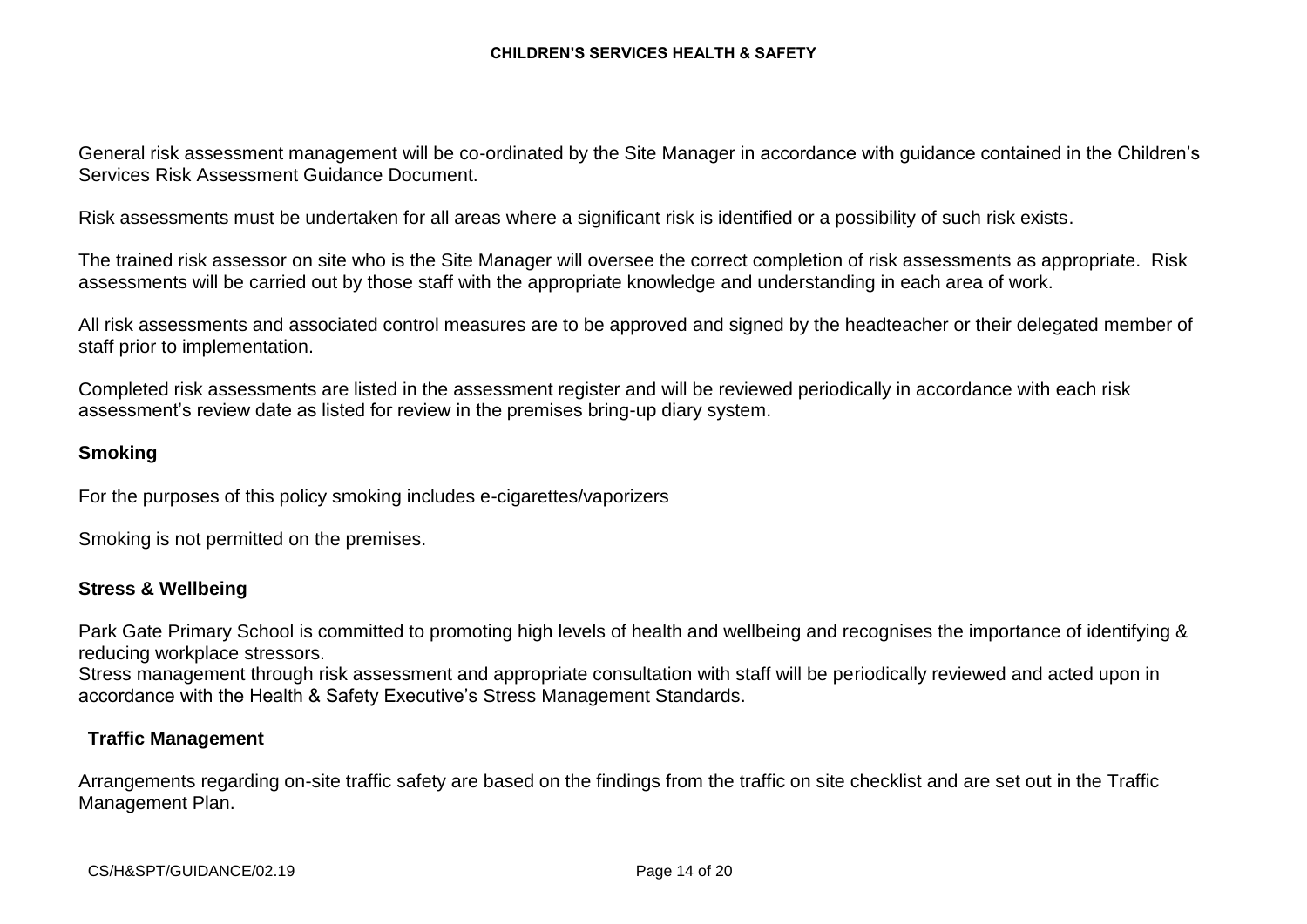These measures have then been shared with staff and the relevant provisions communicated to parents/visitors.

### **Training**

Health and safety induction training will be provided and recorded for all new staff/volunteers in accordance with the New Staff Induction Checklist.

The headteacher is responsible for ensuring that all staff/volunteers are provided with adequate information, instruction and training regarding their safety at work. A training needs analysis will be carried out from which a comprehensive health and safety training plan will be developed and maintained to ensure health and safety training is effectively managed for all staff who require it.

All staff will be provided with the following as a minimum training provision:

- Induction training regarding all the requirements of this health and safety policy
- Appropriate local training regarding risk assessments and safe working practices
- Updated training and information following any significant health and safety changes
- Specific training commensurate to their own role and activities
- Periodic refresher training that will not exceed three yearly intervals as relevant
- Appropriate annual e-learning courses to meet HCC mandatory corporate training requirements

Training records are held by the Headteacher who is responsible for co-ordinating all health and safety training requirements, maintaining the health and safety training plan, and managing the planning of refresher training for all staff.

### **Violent Incidents**

Violent, aggressive, threatening or intimidating behaviour towards staff, whether verbal, written, electronic or physical, will not be tolerated at Park Gate Primary School.

Staff should be categorised using the Corporate Control Menu and control measures documented on the Violence & Aggression Risk Assessment. This will be shared with relevant staff and reviewed on a regular basis.

Child on child violent incidents will be reported to the Headteacher/Senior Leader.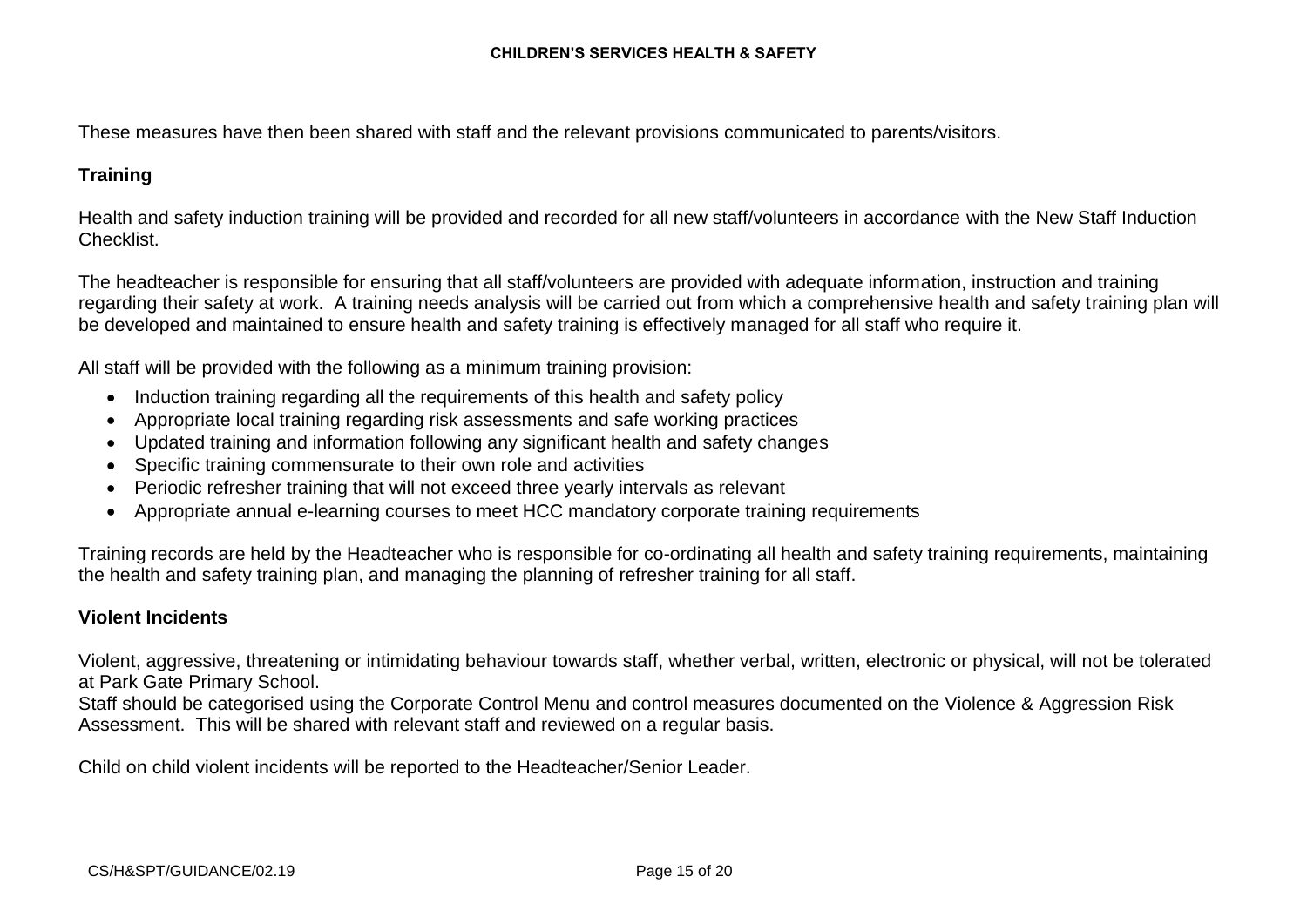Staff must report all such violent and aggressive incidents to ensure that there is an awareness of potential issues and/or injuries, and so as to enable incidents to be appropriately investigated so that reasonable actions may be taken to support those involved and reduce the risk of similar incidents occurring in the future.

Violent incident reporting is completely confidential. Intentional violent and aggressive incidents towards members of staff are to be reported using the on-line incident reporting system. Incidents will be reported as close to the incident date as possible and not in batches.

### **Visitors**

All visitors must initially report to the main reception where they will be provided with the key health, safety and fire safety information to enable them to act appropriately and safely in the event of an incident.

Visitors to the premises sign the visitors' book, are issued with a visitor's lanyard and asked to read the H&S notification.

### **Vulnerable Persons**

Where there are vulnerable persons (young, pregnant, those with a disability, those with temporary or permanent medical conditions etc) working or visiting the premises, a risk assessment will be completed and appropriate procedures implemented to ensure their health, safety and welfare whilst on site.

#### **Work at Height**

Work at height is always to be undertaken in accordance with the Corporate Procedure on Work at Height. And the CSHST guidance. At Park Gate Primary School general work at height will be undertaken in accordance with the on-site generic risk assessment for work at height which identifies general requirements and safe working practices. Specific or higher risk tasks will be carried out in accordance with a specific risk assessment for that task.

The competent person for work at height on the premises who has attended the Caretaker Support Service Ladder & Stepladder Safety half-day course is the Site Manager and they are authorised to:

- Use steps, stepladders and leaning ladders in accordance with their training
- Provide step stool instructional training briefs to staff
- Provide stepladder and steps training to staff using the Children's Services *Stepladder & Steps Safety* user training PowerPoint presentation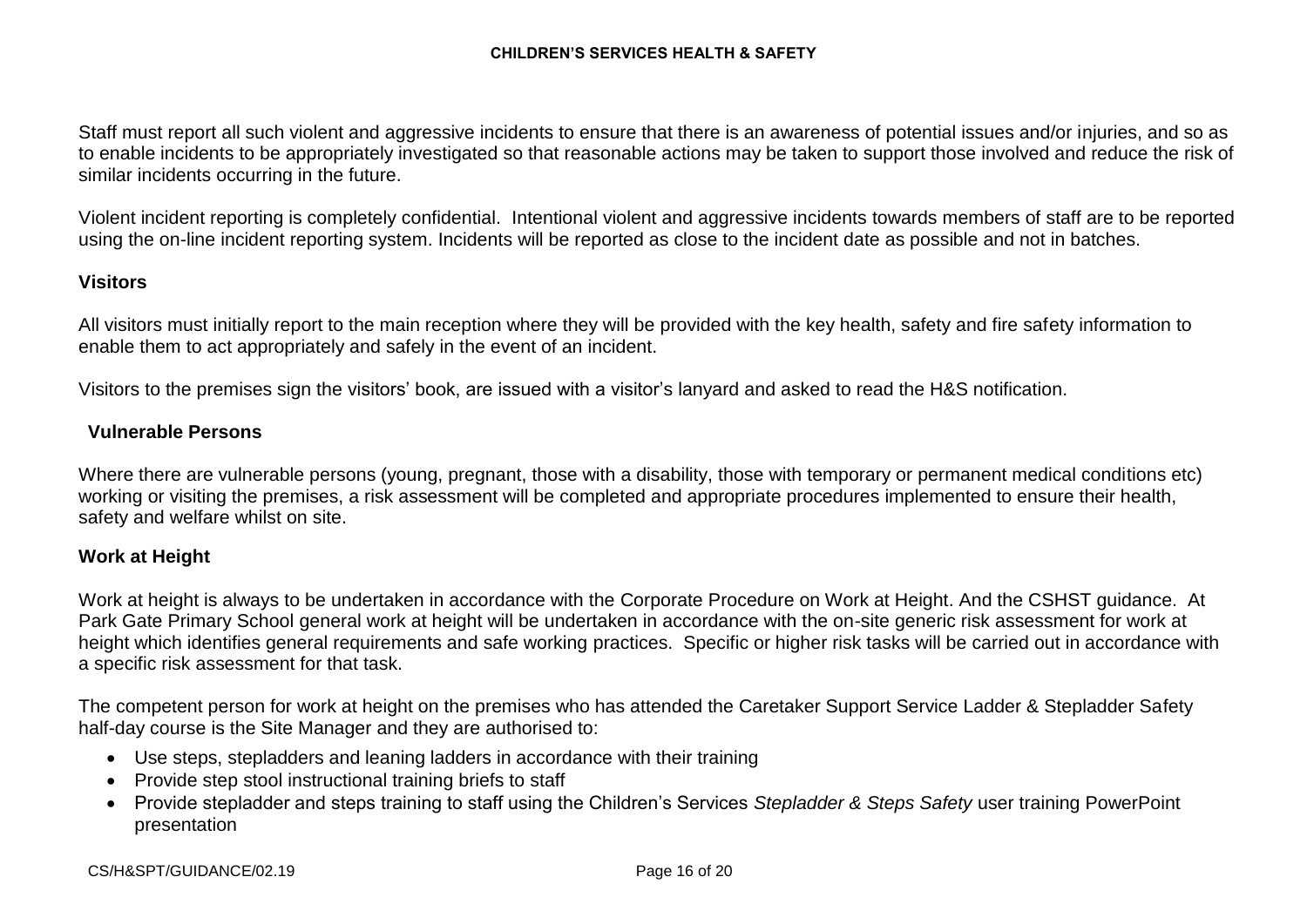- Carry out periodic inspections of all on-site ladders, stepladders and podium steps
- Remove access equipment from use if defective or considered inappropriate for use

The competent person for work at height and all other staff are not permitted to use any other access equipment for work at height without specific training. This includes the use of scaffolding, mobile towers and mobile elevated work platforms.

Children's Services staff will not be permitted to work on roofs, unless they have suitable edge protection and safe access arrangements.

Work at height on the premises is only permitted to take place under the following conditions:

- Any work to be carried out at height must be underpinned by a risk assessment
- Access equipment selected for work at height must be selected by the competent person and only used as specified in the risk assessment
- Any staff working at height must be appropriately trained to use the access equipment
- Staff are not to improvise or use alternative access methods of their own choice
- Use of any furniture, including tables and chairs, is **forbidden** for any work at height
- Staff may only use step stools if they have received a local instructional training brief
- Staff may only use stepladders if they have attended the Ladder stepladder training or have received training from the ladder and stepladder competent person (using the CSHST Stepladder & Step Safety PowerPoint presentation).
- Staff may only use leaning ladders if they have personally attended the Caretaker Support Service Ladder & Stepladder Safety halfday course within the last three years
- Any safety concerns about a work at height task must be raised prior to work starting
- Access equipment used on site such as ladders and stepladders must only be that provided and are never to be lent to, or borrowed from third parties or contractors
- Contractors working at height are to be appropriately supervised and must only use their own access equipment

# **Further Reading (all available from the school office on request)**

- A. Supporting Pupils with Medical Conditions
- B. Child Protection Policy
- C. Safeguarding Policy
- D. Emergency Evacuation Plan
- E. Fire Safety Manual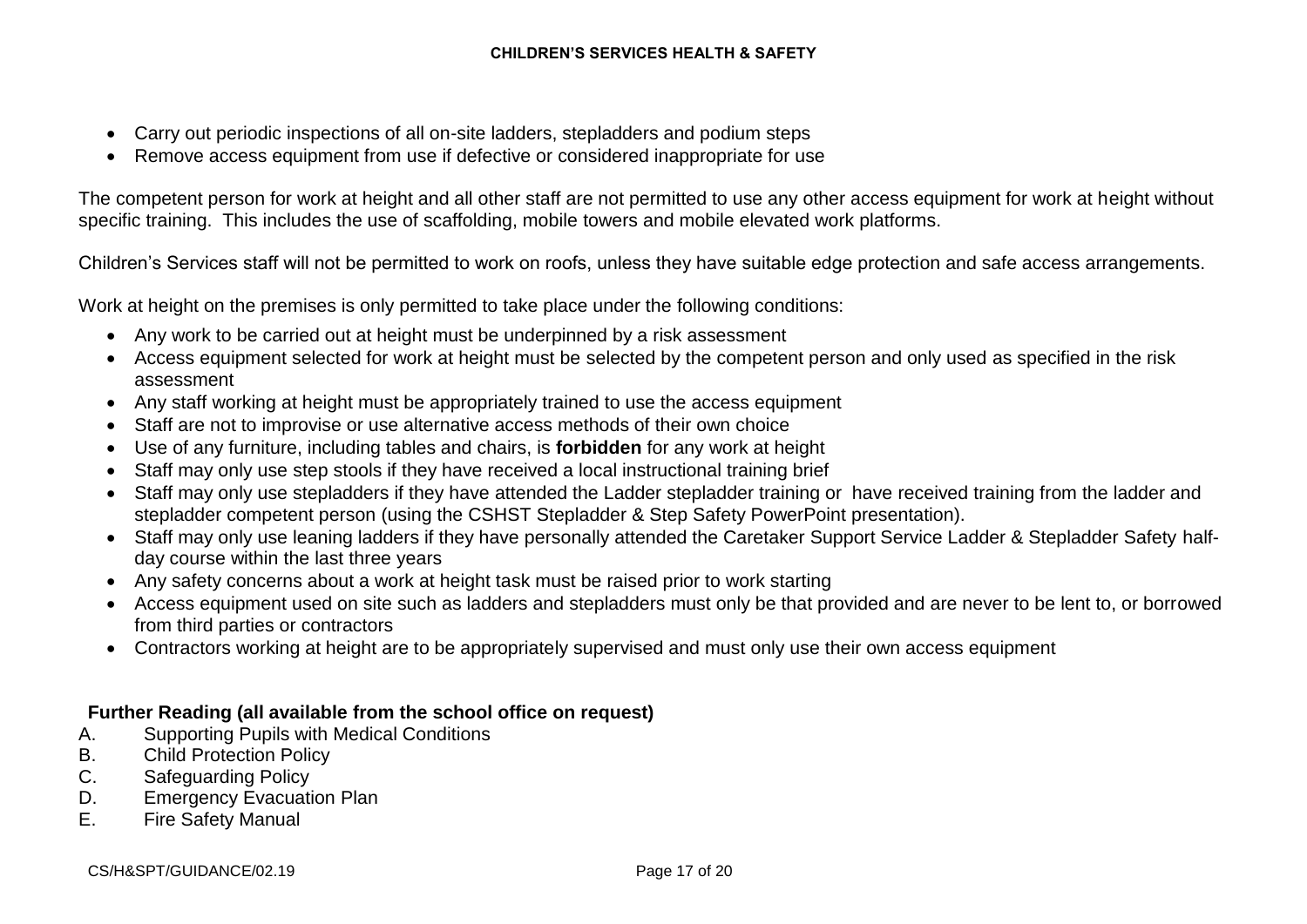- F. First Aid Policy
- G. Physical Intervention Policy<br>H. Lone Working Procedure
- Lone Working Procedure
- I. Asbestos Register<br>J. COSHH Sheets (ad
- J. COSHH Sheets (accessible from Medical Room)
- Risk Assessments (accessible from Medical Room)
- L. Covid19 Risk Assessment Appendix 1 attached

**Approved by Full Governing Body: 25 th January 2022 Renewal: January 2023**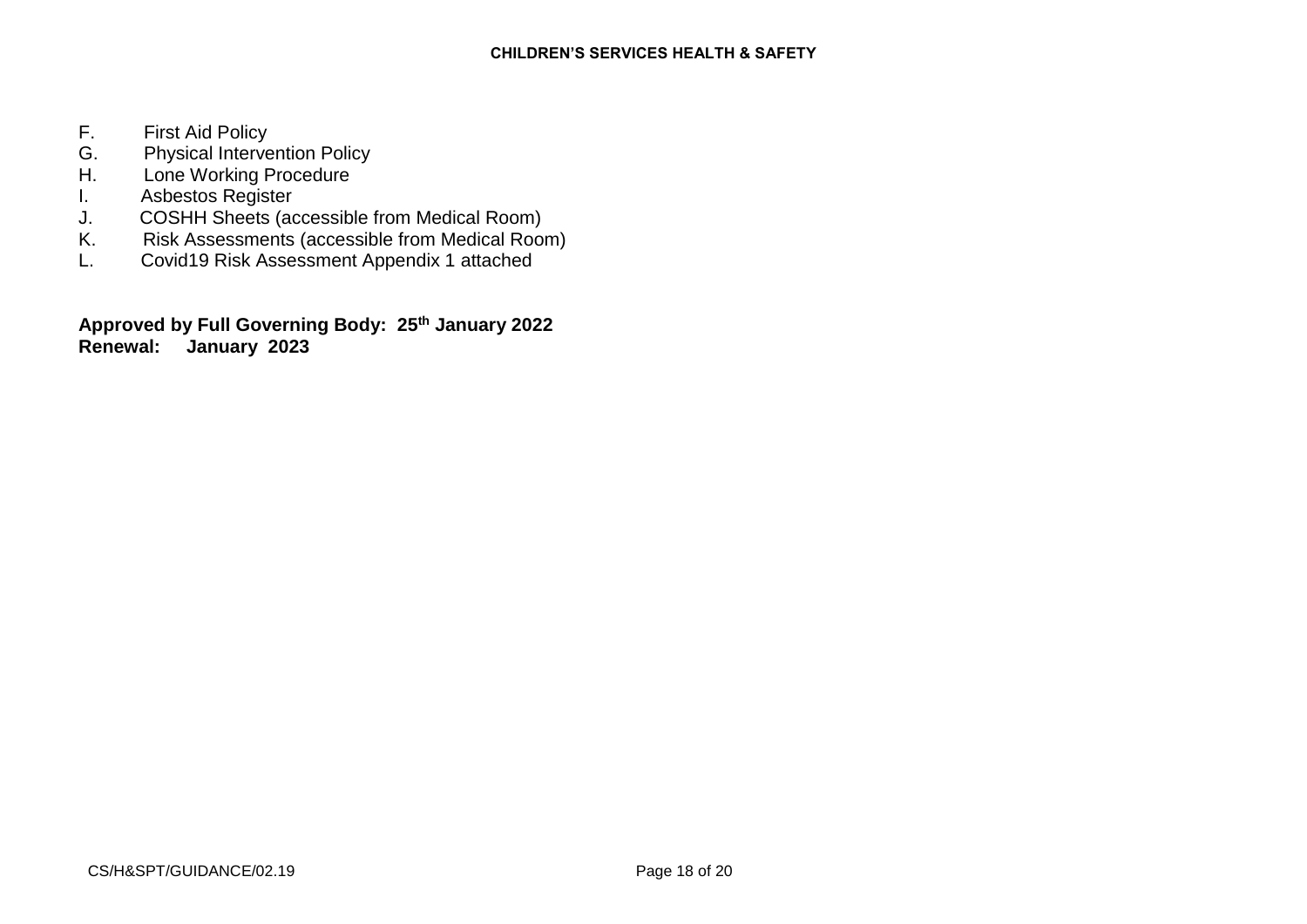# **Appendix 1: Latest Guidance regarding Covid : Published 1st April 2022**

The latest government guidance for those with Covid-19/symptoms of respiratory infections is available here:

<https://www.gov.uk/guidance/people-with-symptoms-of-a-respiratory-infection-including-covid-19>

The school will continue to implement the following measures;

#### • **Keep occupied spaces well ventilated**

Rooms ventilated by opening external windows, and opening internal doors. If necessary, external opening doors may also be used (if they are not fire doors and where safe to do so). Balance the need for increased ventilation while maintaining a comfortable temperature. Opening doors to let air flow through at playtimes and lunchtimes. Check CO2 monitors regularly and inform SLT of areas of poor ventilation.

#### • **Children and young people to stay home who are unwell and have a high temperature**

Children who have a high temperature should stay at home and avoid contact with other people, where they can. They can come back to school when they no longer have a high temperature and they are well enough to attend.

### • **Hygiene**

Pupils to clean their hands regularly with soap and water or hand sanitiser. Tissues must be available in all classrooms at all times. Children to be told the message 'Catch it, kill it, bin it' and reinforced regularly.

#### • **Cleaning**

Cleaning routine will continue. Each space to have a cleaning bucket, including gloves for adults. Cloths to be collected from the staffroom. Cleaning fluid to be collected from caretaker cupboard. Frequently touched surfaces, including desks to be cleaned throughout the day, including lunchtimes. Routines of regularly wiping down door handles, laptops, Ipads to continue. Classrooms and shared areas to be thoroughly cleaned each evening. Intervention spaces in shared areas need to be cleaned after each use with tables and chairs wiped over.

- **Notifying the school regarding a positive Covid case** Parents to email [adminoffice@parkgate.hants.sch.uk](mailto:adminoffice@parkgate.hants.sch.uk) to report positive Covid cases.
- **Covid-19 Related absence**
- Adults with the symptoms of a respiratory infection, and who have a high temperature or feel unwell, should try to stay at home and avoid contact with other people until they feel well enough to resume normal activities and they no longer have a high temperature.
- Children and young people who are unwell and have a high temperature should stay at home and avoid contact with other people. They can go back to school when they no longer have a high temperature, and they are well enough to attend.
- Adults with a positive COVID-19 test result should try to stay at home and avoid contact with other people for 5 days, which is when they are most infectious. For children and young people aged 18 and under, the advice is to stay at home for 3 days.
- There is no longer the requirement for negative lateral flow tests to be used to show that an individual is testing negative to return to school. However, individuals should only return to school **if they are feeling well**. The recommended 3 days at home for children who test positive means three **full** days (i.e. the day of the positive test is day '0' – they then stay off school for day 1,2 & 3 afterwards.